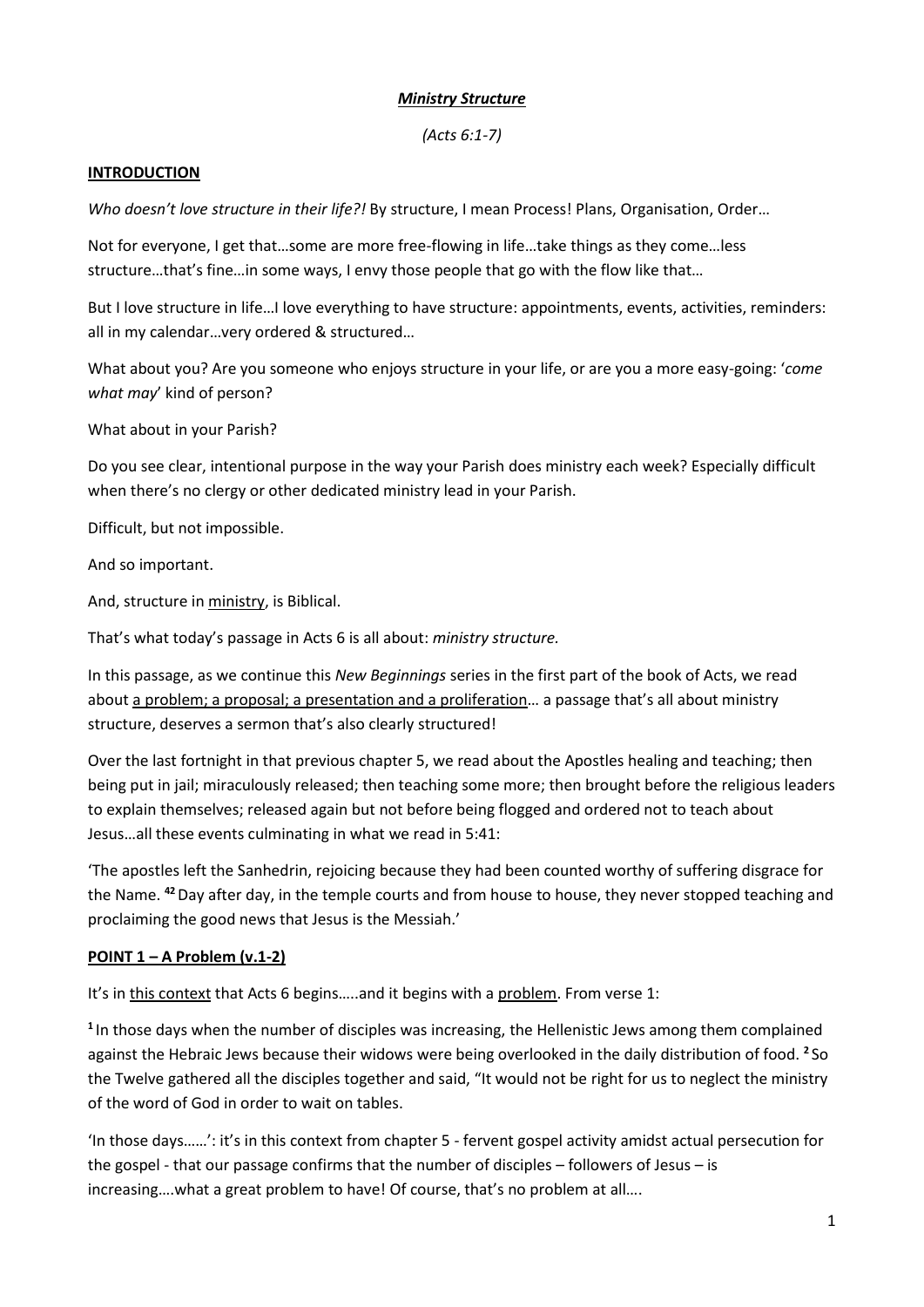No, it seems the problem first described is a very practical one: amongst this diverse, growing group of believer…..this cultural diversity sees those on the margins – particularly widows who were very vulnerable in first century society – these widows are being overlooked….especially when it came to the way food was distributed amongst the believers.

Growth, diversity….wonderful! But with this, some conflict….a problem….

Revealing the very normal, human aspect to even this devoted community of Christ's followers…naïve to think that even in a Christian context, that conflict and problems don't arise.

I'm sure you can think of examples of this in your church…a sad but inevitable reality when there's sinful humans involved….conflict, problems arise…

But this problem isn't allowed to develop, fester, grow, cause more pain…

Like the tooth-ache that we all ignore because we don't like going to the dentist…that's allowed to develop, fester, cause more pain…

No, we read here that the twelve – the Apostles – address this problem straight away.

And they do this, in a show of united leadership: *gathering all the disciples together* as they call out the problem….really getting to the heart of the issue…to the actual problem:

'It would not be right for us to neglect the ministry of the word of God in order to wait on tables.'

Note their concern, as they get to the heart of the actual, main problem:

ensuring that the importance and priority of Word ministry, is maintained.....this can't be neglected!

Note too: the initial problem raised of widows being left out as food is distributed isn't dismissed…in fact the way the Apostles explain the problem is that this "*waiting on tables*" still needs to be done, but it 'would not be right' if this means that they – as God's appointed leaders of this community of believers – are neglecting their priority.

And their priority is the ministry of the Word of God: what we call today, teaching and preaching, from the Bible.

### **POINT 2 – A Proposal (vv.3-4)**

Having identified the problem, the leaders of the church put forward a proposal. From verse 3:

**<sup>3</sup>** Brothers and sisters, choose seven men from among you who are known to be full of the Spirit and wisdom. We will turn this responsibility over to them **<sup>4</sup>** and will give our attention to prayer and the ministry of the word."

This proposal to address the problem is put to the whole community…

It's a proposal that requires them to choose people from within their own ranks, whom will 'take responsibility' for the distribution of food.

But not just any people.

This isn't a lottery…these people aren't chosen randomly…

'Choose seven men from among you who are known to be full of the Spirit and wisdom.'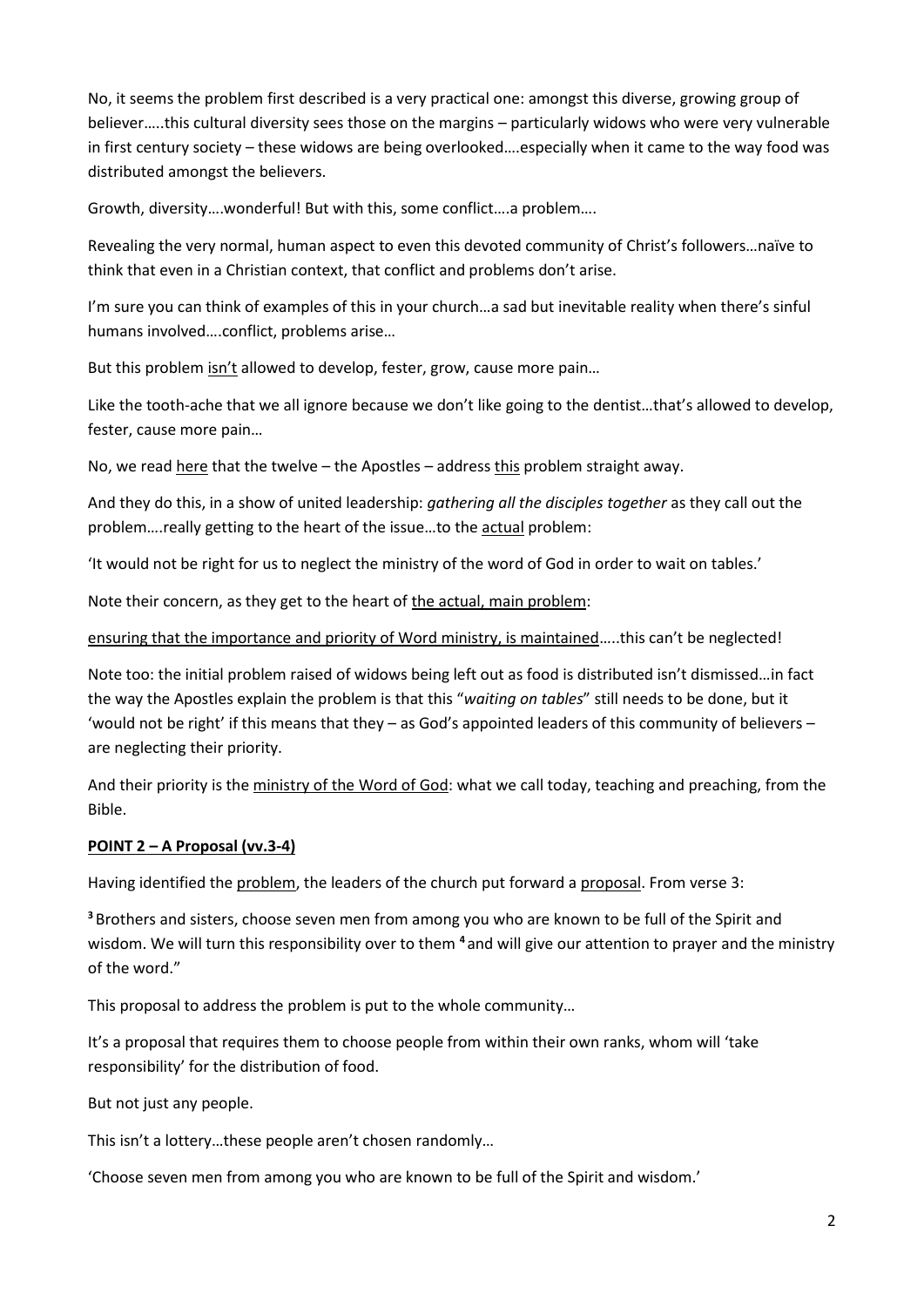The sense here, that they're to be tested – assessed.

#### How are they 'known?'

It's actually the same idea that the Apostle Paul later conveys in his letter to Timothy, when he lays out qualifications for church leaders.

Assess, test, check…

*Does their life show the Holy Spirit at work in them?*

Our time in Acts so far has shown repeatedly, that it's the power of the Spirit that enables people to faithfully serve God.

Some might see this issue that these 7 would be focussing on, as something menial or unimportant. Yet here, the Apostles confirm that any ministry for God is to be done by people empowered by God, and this will show in the way they conduct their lives.

'We will turn this responsibility over to them,' say the Apostles.

*It won't be neglected, it's still important.*

And, the Apostles as this early church's leaders, here modelling what we now know as the way our church leaders are to minister.

Ministry isn't just the task of the one with Rev. in front of his or her name….or the LLM! What did we hopefully learn last year, as we were taken through Ephesians 4 as part of our online Diocesan conference?.......*Ministry is for Everyone! Ministry is for Everyone!*

Here it is: on display, clearly and helpfully modelled for us.

And with this handing over of this ministry to these chosen people, the Apostles are then freed up to ensure they can *give their attention to…*

Verse 4: 'prayer and the ministry of the word.'

Not caught up in distracting arguments about non-Gospel matters…?

Not wasting time reading and spreading mis-information that's fed them from a culture which insists on conflict and outrage…?

Not prioritising false gospels such as prosperity, activism, individualism, moralism, over THE gospel…?

No!

Their focus and priority is on 'prayer and the ministry of the word.'

The very thing they've been instructed and equipped by God to attend to.

Prioritising the Word…that which is at the heart of THE gospel: the good news of Christ crucified, risen, ascended…and God's gracious offer of abundant life with Him!

It's only this gospel – THE gospel – that makes any of this: our ministry, possible.

### **POINT 3 – A Presentation (vv.5-6)**

We continue from verse 5: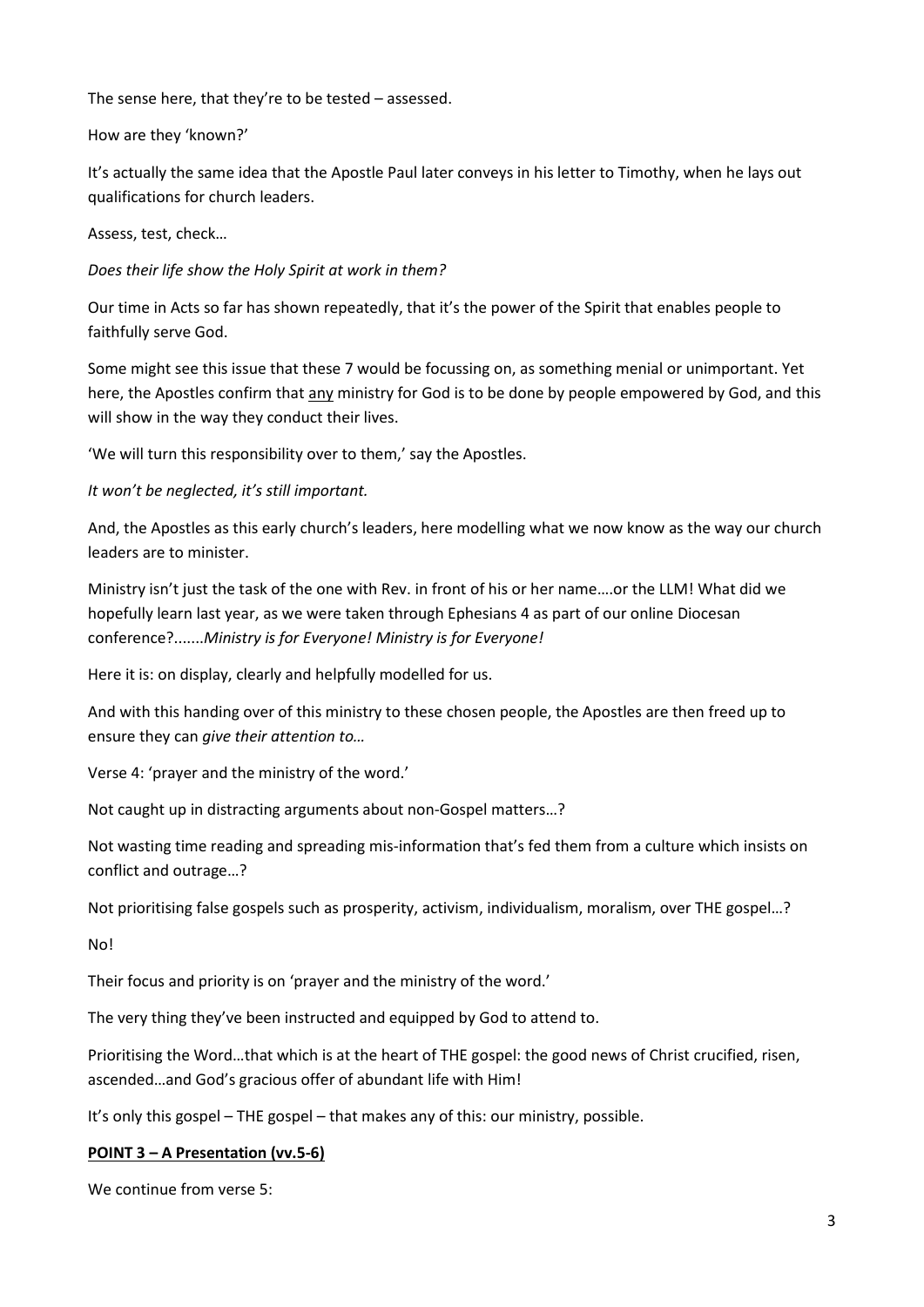**<sup>5</sup>**…They chose Stephen, a man full of faith and of the Holy Spirit; also Philip, Procorus, Nicanor, Timon, Parmenas, and Nicolas from Antioch, a convert to Judaism. **<sup>6</sup>** They presented these men to the apostles, who prayed and laid their hands on them.

Seven chosen, as proposed…presented to the Apostles.

We're told more about Stephen: not about his appearance, his job, his family or his hobbies. We're told about what's really important: 'a man full of faith and of the Holy Spirit.'

Note there again…the prominence of the role of the Spirit: His empowering of this early community of believers, as they achieve great things for God's growing Kingdom.

These seven are chosen, and presented to the Apostles.

Formality, recognition, confirmation that the proposal has been followed…the qualifications met…this structured model of ministry…

And, they're commissioned to the important ministry of food distribution through *prayer, and the laying on of hands*.

*Prayer*…the very first thing we read back in verse 4 that the Apostles will be giving their attention to…they're doing it right here!

*The laying on of hands*…a symbolic gesture which recognises, sets aside, empowers, supports those whom God has recognised, set aside, empowered and will continue empowering by His Spirit.

We saw our new Prime Minister sworn in recently…at a ceremony with the Governor-General….no laying on of hands, that I saw…but other symbolic gestures, as he was presented and then commissioned to this role.

Similarly, these 7 are presented and then commissioned to this ministry.

Interestingly, as we keep reading Acts, we'll see that for at least 2 of them – Stephen and Philip – their roles would change to more Word-based ministry.

A reminder for us, that humble, faithful service in less prominent ministry roles, is often required for – part of – the assessment or testing process for ministry leadership roles!

I'm reminded of Paul's instructions – again to Timothy as we read in 1 Timothy 3 – that a church leader 'must not be a recent convert.'

There's great, Godly wisdom, in people humbly serving in less prominent ministries first, before they're appointed to positions of church leadership!

# **POINT 4 – A Proliferation (v.7)**

So far in our passage, as this model of structured ministry unfolds, we've seen a problem; addressed by a proposal;….and, the presentation of people suitably equipped to serve so as to address the problem.

The final aspect of ministry in this passage, is a proliferation....that is a huge increase, a rise, a spreading...

Verse 7:

<sup>7</sup> So the word of God spread. The number of disciples in Jerusalem increased rapidly, and a large number of priests became obedient to the faith.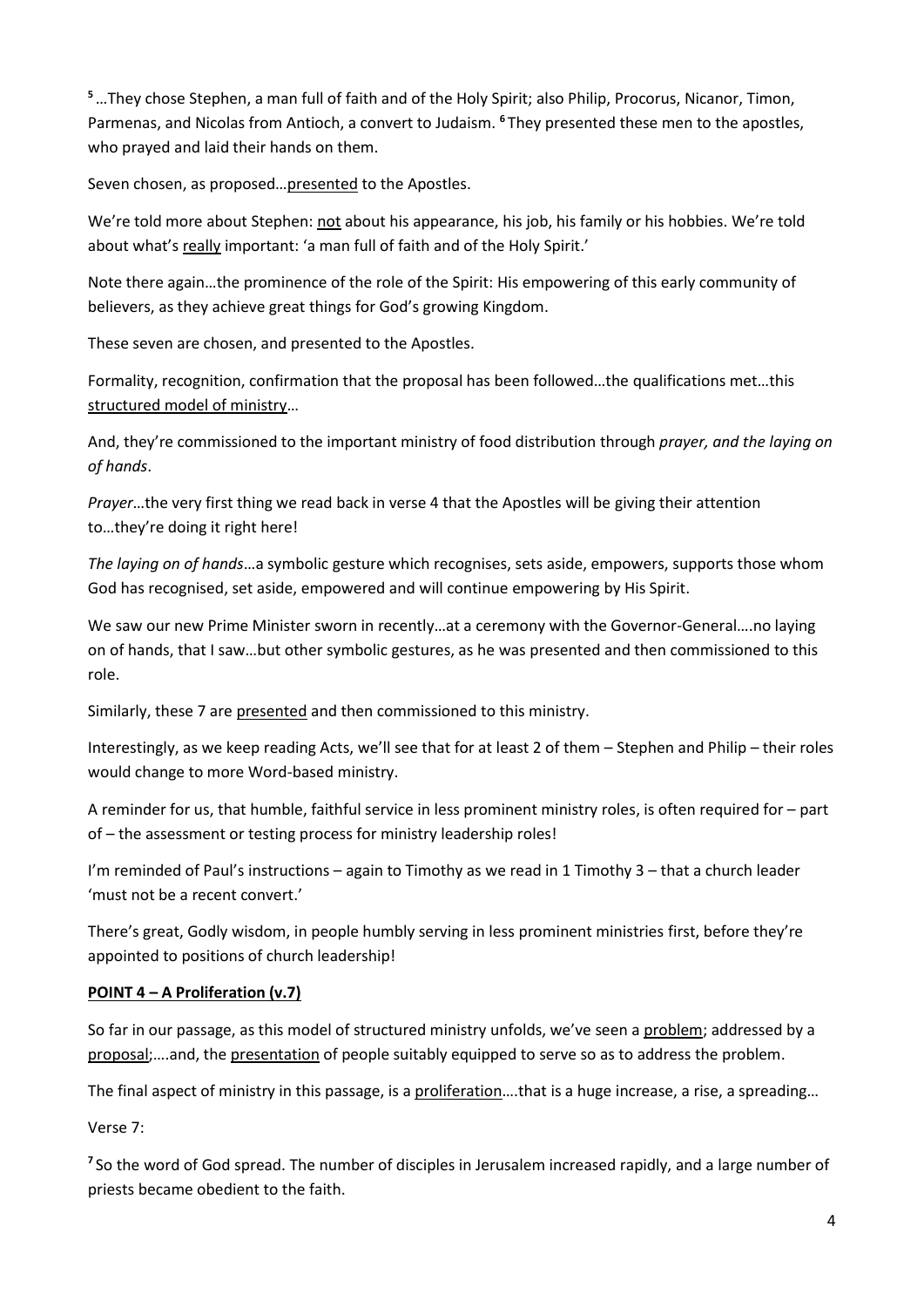Note here what's prolific…what it is that's spreading…

Not the number of lamingtons sold;

not the number of funerals taken;

nor the number of likes on a social media post.

No!

'The word of God spread. The number of disciples…increased rapidly….'

The Word of God spread….which results in a prolific increase in the number of people who follow Jesus: even once hard-hearted priests who recently opposed the Apostles' teaching!

More people following Jesus; the result of the spreading of the Word of God…the very thing the Apostles didn't want to neglect, when they proposed that solution to the problem they faced.

Brothers and sisters, when God's Word is rightly prioritised, it is a powerful force! A force that can enter people's hearts and change their lives….that's what the gospel is…'the power of God that brings salvation to everyone who believes,' writes Paul in Romans 1.

A power that the prophet Jeremiah likens to *fire*, or a *rock-breaking hammer*…

Do you believe in the power of the Word of God?

Do you believe, and so pray in faith, that God's Word would powerfully spread across your town, our diocese, our nation, our world: calling people to repentance, and turning them to faith in our living God?!

Does your Parish prioritise the Word of God: when it gathers for Church; when it has meetings; in people's homes…in people's hearts?

# **CLOSE**

This short passage in Acts describes ministry….as a Spirit-enabled, intentional…structured activity.

This structured ministry, which prioritises the Word of God, is so prolific! Many more people converted…their lives transformed, now following Jesus.

Jesus, who is the focus of God's plan...and the only solution for the world's greatest problem: the problem we created, the problem of our sin: our rejection of God.

As parishes across our diocese wrestle with problems, conflict, and yes – hopefully: faithfully prioritise the Word of God, are we doing this with intent, process, structure?

Structure and strategy aren't dirty words for Churches…they're not concepts we should be afraid of.

Acts 6 describes a Spirit-enabled, purposeful, structured approach to ministry.

Much activity is happening right now across our diocese, to ensure that this approach to ministry happens in all Parishes. Many of you are already involved in this activity: recently invited to complete a survey which sees us reflect on Parish ministry, through the lens of the early church described in Acts 2.

Today, in Acts 6; we're given a model of how ministry is to be structured: again, through the lens of the early church.